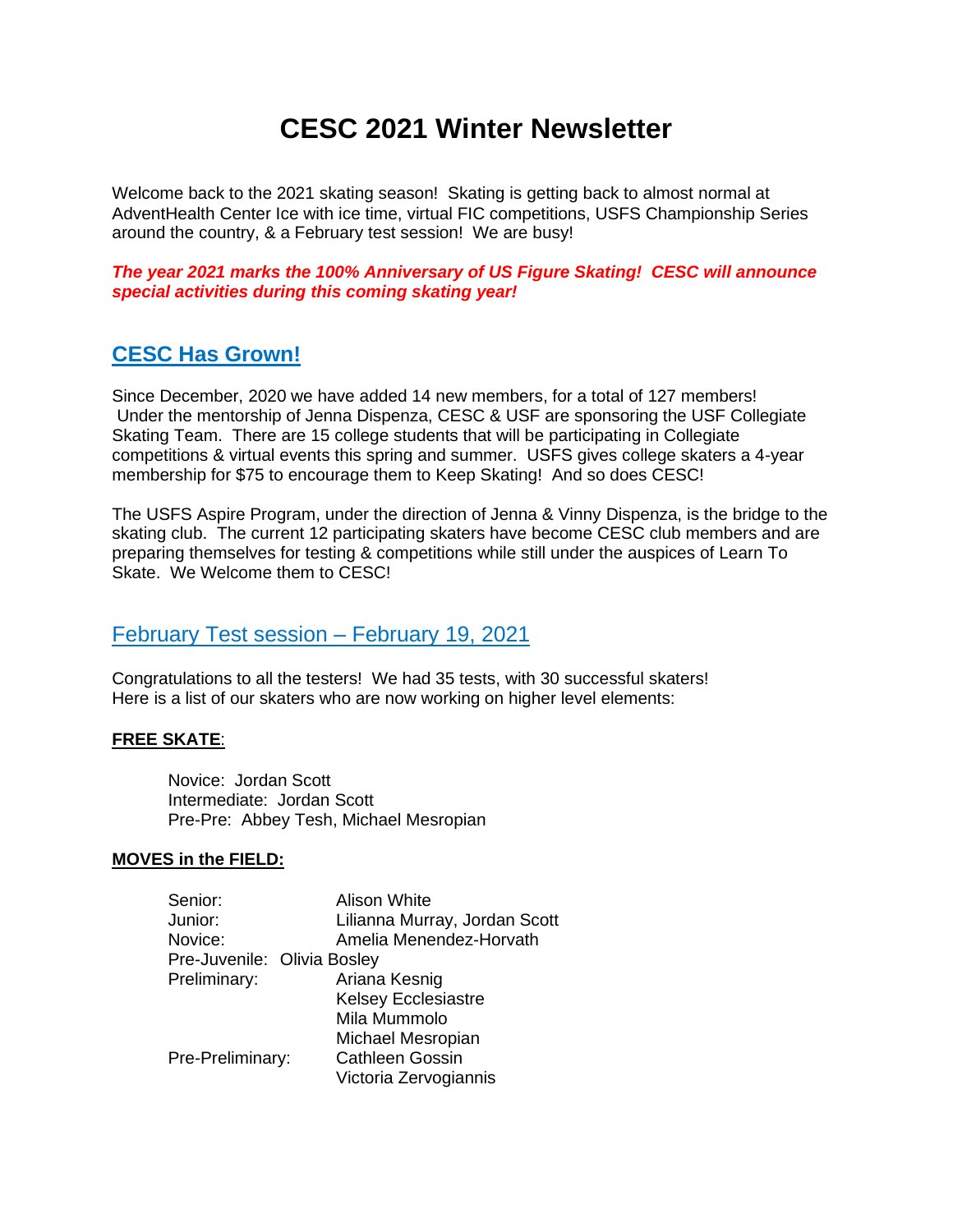#### **DANCE:**

Viola Smitman: Blues, Killian, Paso Doble & Starlight Waltz – Pre-Gold Dances

#### Future Test Dates:

April 22<sup>nd</sup> 1:30-5:30PM<br>June 19<sup>th</sup> 12:30-4:30PM  $12:30-4:30$ PM August TBD

### **USFS International Selection Pool (ISP)**

Over 40 athletes were selected by USFS to compete in the 2020-2021 US Novice & Junior Challenge Skate, which will be held virtually for the first time. The competition, which includes US Junior Medalists and Junior Grand Prix athletes. The selected athletes will compete virtually, using videos which the skaters recorded at their own rinks and submitted to be evaluated by national, US and international officials, who will judge them remotely. Skaters will receive an overall score, placement, and one-on-one feedback from the officials. It is an honor for Jordan Scott to be included with twelve other Novice Ladies. At this time, she is waiting to hear her results from the virtual competition. Grace Perkins & Lauren Lampinen also were invited to compete virtually.

### **Meet Our Board:**

Our Board had their second meeting of the 2021 skating season and welcomed a new member, Marina Garbutt. All on our Board have extensive experience w/figure skating and community leadership! Do not hesitate to contact us with an idea or to volunteer to promote skating!

| President:             | <b>Jackie Addis</b>    |
|------------------------|------------------------|
| <b>Vice President:</b> | Norma Zimmerman        |
| Secretary:             | Angela Smitman         |
| Treasurer:             | <b>Marina Garbutt</b>  |
| Membership:            | Prudence Dispenza      |
| Website:               | Andy Meng              |
| Community:             | Dr. Paula O'Neil       |
| Sponsorships:          | John Zimmerman         |
| Rink Liaison:          | Pauline Snyder         |
| Coaches Liaison:       | Vinny & Jenna Dispenza |
| <b>Test Chair:</b>     | <b>Jackie Addis</b>    |
|                        |                        |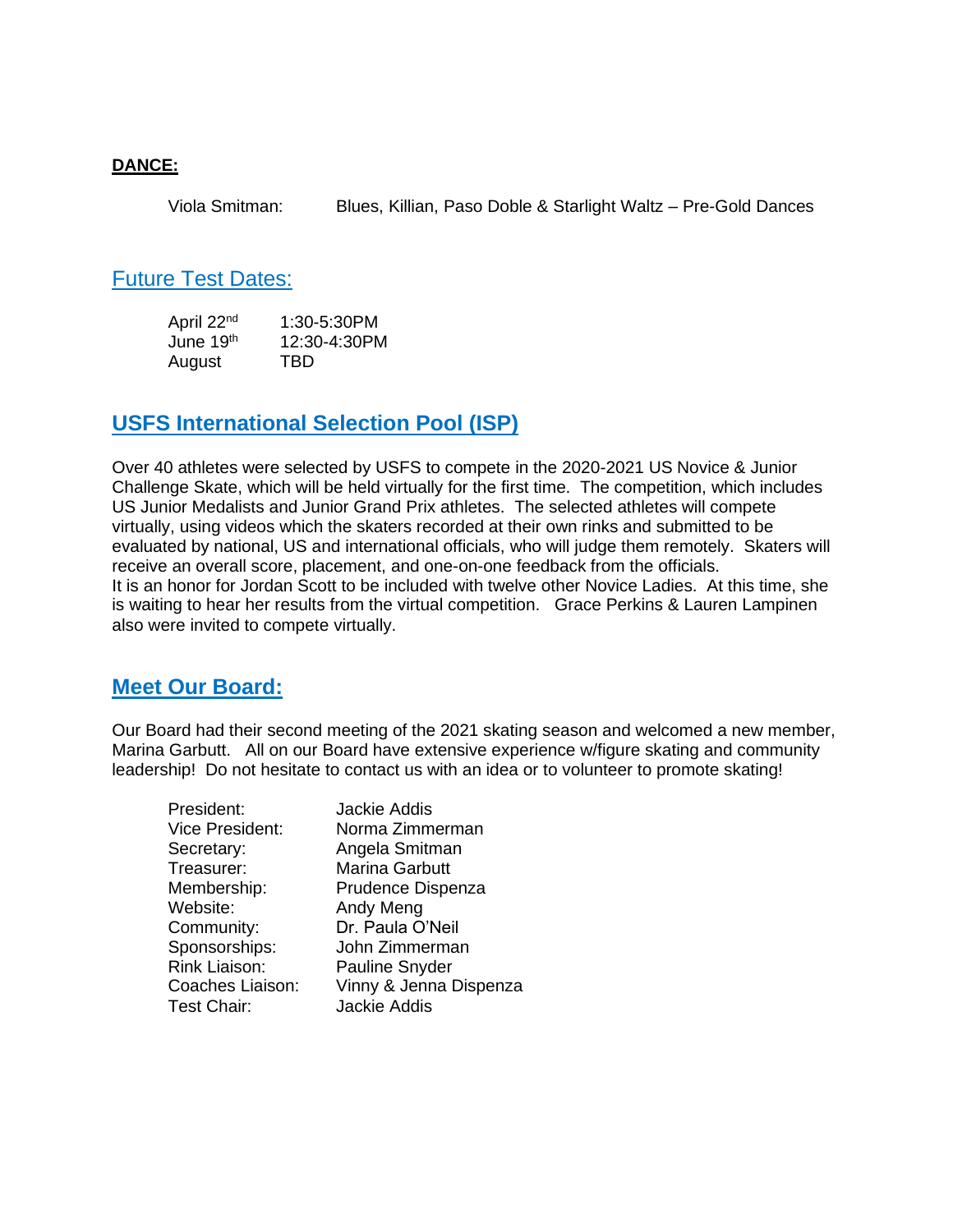### **Spring Calendar:**

| March 23      | <b>CESC Board Meeting</b>                   | $2-4PM$     |  |
|---------------|---------------------------------------------|-------------|--|
| March 20      | <b>SW FL Competition</b>                    | Ellenton    |  |
| April 27      | <b>CESC Board Meeting</b>                   | $2-4PM$     |  |
| April 22      | <b>Spring Test Session</b>                  | 1:30-5:30PM |  |
| May 25        | <b>CESC Board Meeting</b>                   | $2-4PM$     |  |
| <b>May 26</b> | CESC Beach Bash @ The Epperson Lagoon 4-8PM |             |  |
|               | Dance Party & Awards Banquet                |             |  |

### Cancellations:

We are sorry to report that the 2021 Florida State Games, normally held in May each year, will not happen this spring. It will definitely return in May, 2022!

The US Figure Skating Governing Council Annual Meeting, scheduled for April 30 & May 1, will be held virtually this year. More details to follow as they are presented.

#### Looking Ahead:

#### **2021 Spring Showcase – May 15 th! Time: 3:30-6PM w/ a Family Skate 6-6:30PM**

Another Plan Ahead Event! The First AHCI & CESC Annual Spring Ice Show! Showcase details as to try-outs, rehearsals, and other necessary information will be coming soon!

Performance Options: Solos, Duets & Trios. (No large groups) (Fee based on program length)

Registration Cost: \$15/skater includes the Family Skate & 4 tickets to the show. CESC will host a cookie & punch party following the show. Contact Norma Zimmerman to donate your special baked goods!

The CESC Third Annual Banquet! @ The Epperson Lagoon

CESC has planned an amazing end-of-year party for skaters & their families! Bring your bathing suits and your party clothes & join us at The Epperson Lagoon in Wesley Chapel for a fantastic afternoon & evening! We have planned water fun, a picnic dinner, skater awards, and our disc jockey for a great dance party! There is something for all ages!

Date: May 26<sup>th</sup> Wednesday 4-8PM

Sign up is easy on EntryEeze! \$65/person includes everything listed above. (There may be a small extra charge for use of the kayaks & paddle boards.)